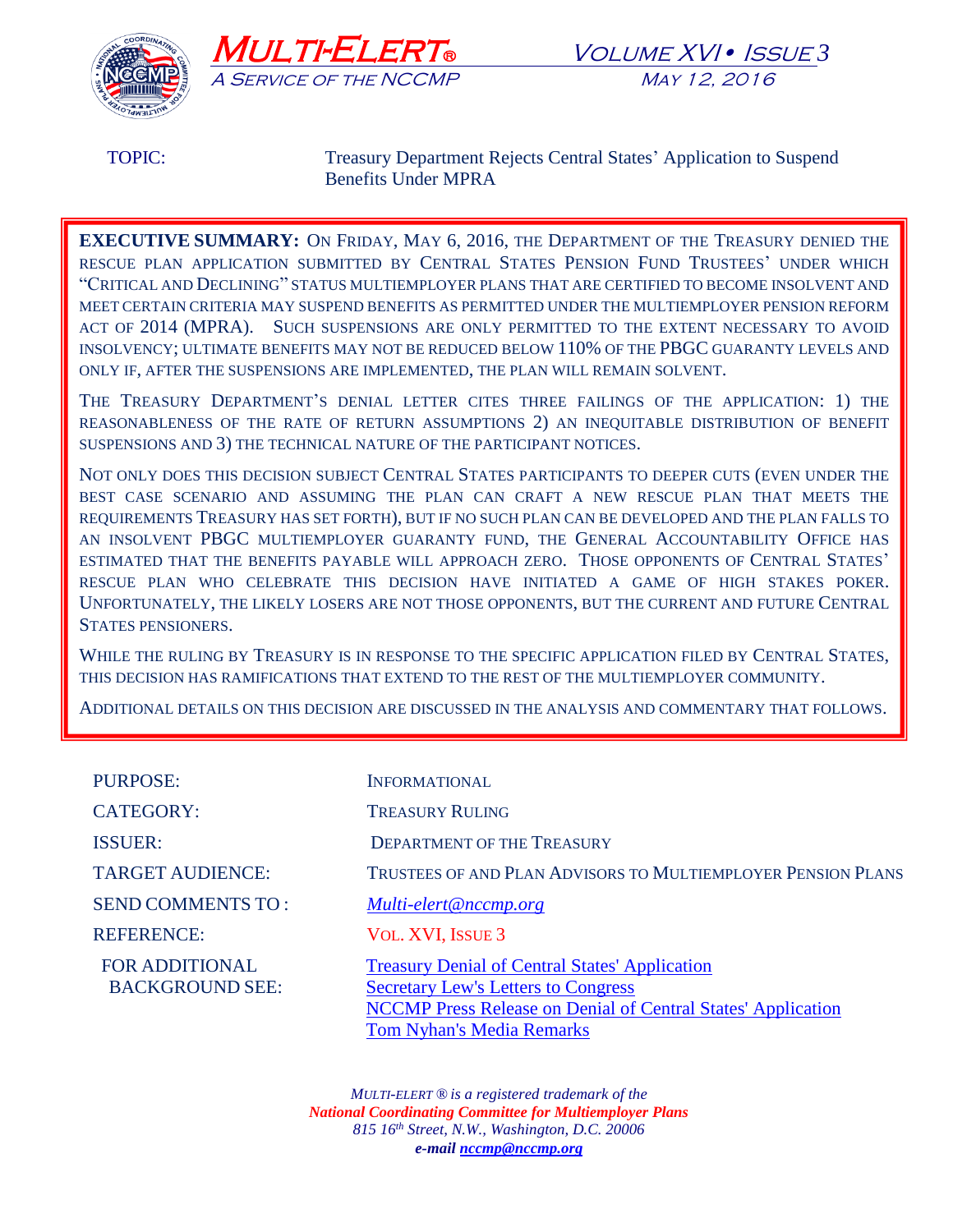## **Treasury Rejects Central States' Rescue Plan**

Last Minute Decision Ensures Deeper Cuts - Has Broad Implications for Entire System

**n May 6, 2016, the Department of the Treasury announced that Central States' rescue application to enable the plan to take remedial action to remain solvent was denied. O**

**The application was filed on September 25, 2015 based on the Proposed and Temporary regulations issued by Treasury and PBGC last summer. At the time these regulations were issued, plans were put on notice that, while they may rely on these regulations to make application for relief under the Act, if the final regulations made substantive changes, the plans may have to make changes to their applications to comply. For many plans this admonition was sufficient to defer the application process until the final regulations were issued rather than incur the additional cost and effort to make substantial changes once their rescue plan was developed. For other plans, including Central States, whose timeline to the "point of no return," beyond which the plans' assets may be insufficient to remain solvent and, therefore, no longer eligible for the MPRA relief, delay was not an option.**

MPRA requires that Treasury must act on an application to suspend benefits within 225 days (by May 7, 2016 in this case) or the application would be deemed approved. On April  $26<sup>th</sup>$  (the  $215<sup>th</sup>$  day), Treasury released their final regulations with significant changes affecting Central States' application. Their denial letter cites three failings of the application: 1) the reasonableness of the actuarial projection assumptions; 2) the allegedly inequitable nature of the proposed benefit suspensions for UPS retirees; and 3) the overly technical nature of the participant notices, which it determined were too complex to be understood by the average participant. Central States has responded point by point to these allegations in a press statement issued by Tom Nyhan, Executive Director, on Monday (see link above). Of the three reasons, the most significant is the one that challenges the reasonableness of the actuarial assumptions. Treasury determined that Central States' decision to use an assumed rate of return of 7.5% is overly optimistic in evaluating the expected impact of short term returns on a cash flow basis and, therefore, on the assets ultimately available to avoid insolvency. In practical terms, this statement means that if the assets will be less than projected to be necessary to avoid insolvency, cuts will have to be deeper.

From a process perspective, what is more troubling than the last minute fundamental change in methodology is the approach used by the regulators in issuing this decision. Given the amount of lead time it takes for the government to vet such decisions, it is clear that the expected results and the methodology that led to their decisions had to have been in development for some time. What is troubling is that rather than take a parallel, problem solving track with the applicant (Central States) and engage in discussions of the relative impact of such changes in methodology so as to expedite any required modifications in their application, the regulators have invited the kinds of criticism which has appeared in the media that this process was tainted by politics.

Regardless of the outcome in this particular case, we hope Treasury will use the lessons learned in this experience as trustees attempt to use these voluntary self-help tools which Congress unambiguously intended to make available. Clearly dialogue between regulators and those who can provide informed answers to thoughtful questions regarding the plans' efforts to comply with their statutory requirements will be more productive than repeatedly engaging in "listening" sessions with those who, because of their personal circumstances are understandably terrified of seeing what they have worked for and counted on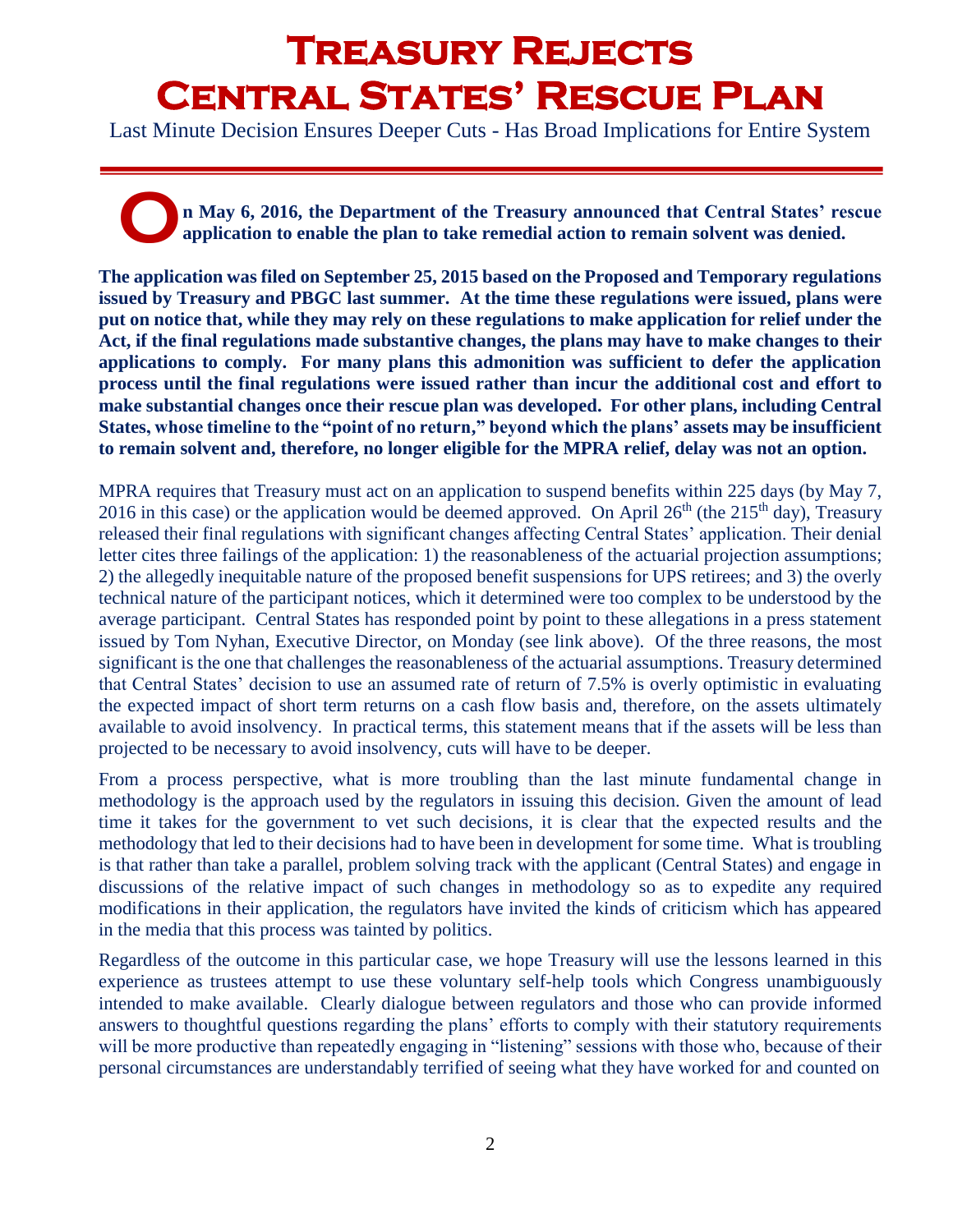their entire lives disappear, but who unfortunately have little to offer than criticism and speculation borne of suspicion; or with those who have no personal legal or fiduciary duties to act in the "sole and exclusive" interests of these very participants - as do the plan's trustees - and can, therefore, engage in baseless accusations and pontifications regarding the implications of what the prudent use of these limited tools may mean, simply to advance their own vested interests.

Central States' Board of Trustees and their advisors are now studying "what, if any, next steps are viable" in response to Treasury's decision. Whether they will be able to file an amended rescue plan that is acceptable to the Treasury or not, this decision means that the cuts which will be imposed on current and future pensioners and beneficiaries will be greater than those originally proposed for all participants and beneficiaries with the possible exception of those former UPS employees who are part of the "Transfer" group. These are a unique group of individuals covered by a bargaining agreement between UPS and the International Brotherhood of Teamsters under which certain individuals will be "made whole" by UPS for any reductions they may suffer from Central States. These are not the same protected groups (the133,000 disabled and elderly (over age 80) pensioners) whose benefits would be protected by the MPRA, but, absent an approved rescue plan, will be subject to the same reduction as any other pensioner or beneficiary if the plan ultimately becomes insolvent and has to rely on the PBGC to fund the guaranteed benefits.

We applaud the diligence of Central States' Trustees and Administration for exploring all available avenues to preserve the benefits of plan Participants and beneficiaries to the greatest extent possible given the available resources. We hope they will succeed in finding a path to achieving a plan that meets the Congressional intent and Treasury's regulations to provide meaningful relief to plans facing insolvency. Absent such a plan, however, the pension fund will become insolvent and the current and future pensioners and beneficiaries will face much greater benefit reductions, almost to zero, if and when both Central States and the PBGC become insolvent.

The NCCMP issued a press release in response to Treasury's announcement expressing its concern with the implications of this ruling in the event no suitable solution can be found for:

- current and future pensioners and beneficiaries of Central States who will now face even greater benefit reductions than were originally proposed;
- disabled pensioners and those of an advanced age whose benefits are protected from reductions under MPRA, but will now suffer the same magnitude of reduction as every other participant at such time as the plan becomes insolvent and applies to the PBGC for coverage;
- the broader implications for the entire multiemployer system, especially those plans past, present and future – that have, or will become insolvent and must look to the PBGC safety net for even the modest benefit assistance that system provides. As forecast by the General Accountability Office, however, when the PBGC exhausts its accumulated assets and benefits must be paid from premium cash flow, even those modest benefits face further reductions of up to 90% from the statutory guarantees; and
- the magnitude of PBGC premium increases required to offset the deficit attributable to Central States that will be imposed on the entire system.

We look forward to working with the Treasury Department in support of the other pending applications, and with Congress to shore up funding of the multiemployer system.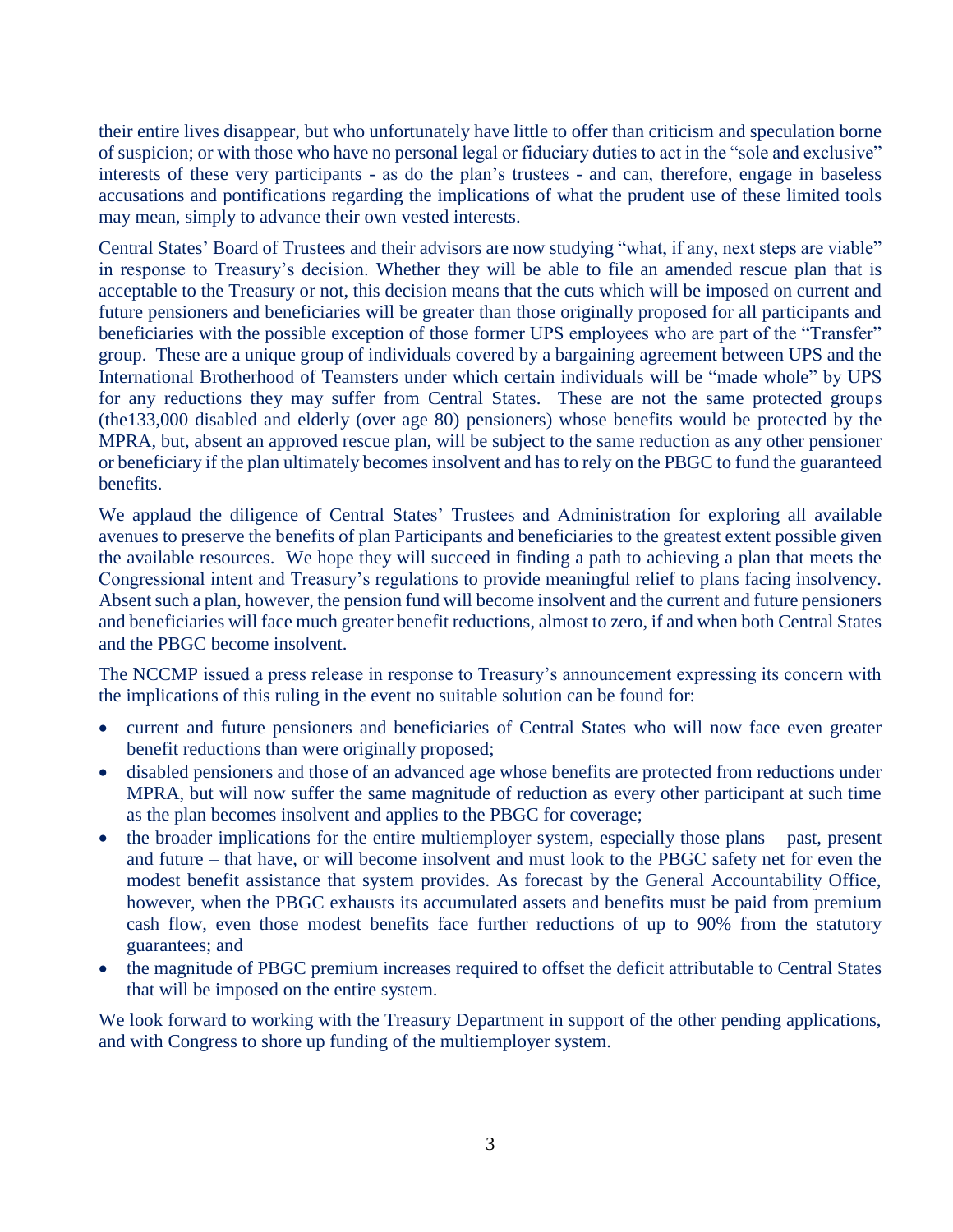## **Implications of Treasury's Central States' Decision for PBGC Premiums**

In its congressionally mandated five-year premium adequacy study issued by the PBGC March 31, 2016, PBGC reported the following:

*Although the timing is uncertain, PBGC projects that current premiums ultimately will be inadequate to maintain benefit guarantee levels. However, given the projected extension of the PBGC's Multiemployer Program solvency due to the Multiemployer Pension Reform Act of 2014 (MPRA), the uncertainty of how plans will use the suspension, partition and merger provisions incorporated in MPRA, as well as additional changes which may be contemplated in the laws governing such plans, it is not possible to determine now what corresponding changes in PBGC's multiemployer program will be necessary or appropriate.*

We agree that the ultimate rate and timing of the PBGC's resource needs remains a matter for further discussion. The possibility that Central States may default to the guaranty system rather than having the ability to take advantage of MPRA's self-help measures is alarming. In their 2013 Annual Report PBGC had estimated their exposure to Central States at over \$20 billion. To put that in perspective, the PBGC premiums for 2016 of \$27 per covered participant will yield total premium income across the system of approximately \$280 million. At that rate the exposure created by Central States alone is the equivalent of more than 71 years of the entire premium income.

In its recent budget proposal, the Administration proposed premium increases that would total \$15 billion in premiums over the next 10 years, or slightly more than a five-fold increase over the current rate. Key elements of that proposal include:

• the ability for PBGC to set its premiums to reflect risk

 $\overline{a}$ 

- a premium structure that includes both the fixed per-participant amount plus a variable premium<sup>1</sup> based on the plan's level of underfunding; plus
- an exit fee to be imposed on employers that leave the system.

Shortly after the Administration's proposal was released, the NCCMP held meetings with top Administration officials in the Departments of Labor, Treasury and the PBGC to express our concern over the potential detrimental impact such premium rates and structures would have, especially on those plans in the greatest jeopardy of becoming insolvent. For example, with a reported 407,000 participants (approximately 4% of the total participants in the multiemployer system), Central States premium assessment in 2016 would be approximately \$11 million at the current per participant rate of \$27. While no specific amounts have been proposed for the multiemployer variable premium, it is not unreasonable to use the existing single employer premium rates as illustrative to underscore the seriousness of Treasury's recent decision; a decision which will greatly increase the pressure for enactment of significant PBGC premium increases. Hypothetically, if the single employer risk charge were applied Central States (arguably the plan which poses the greatest risk to the PBGC) their total annual PBGC premium would increase to approximately \$214.5 million (a nearly 20 fold increase), which would only hasten their insolvency.

<sup>&</sup>lt;sup>1</sup> While no specific numbers for the variable premium have been suggested, the Administration has proposed a risk charge model that is similar to that used in the single employer guaranty fund. In the most recently concluded budget bill the single employer premium will increase gradually from \$64 per participant in 2016 to \$80 per participant in 2019 indexed for inflation thereafter; plus a variable rate premium that is tied to the plan's level of underfunding which was increased to \$30 per \$1000 of unfunded vested benefits in 2016, and will increase gradually to \$41 by 2019 with an overall cap in 2016 of \$500 per participant (in addition to the per participant charge).